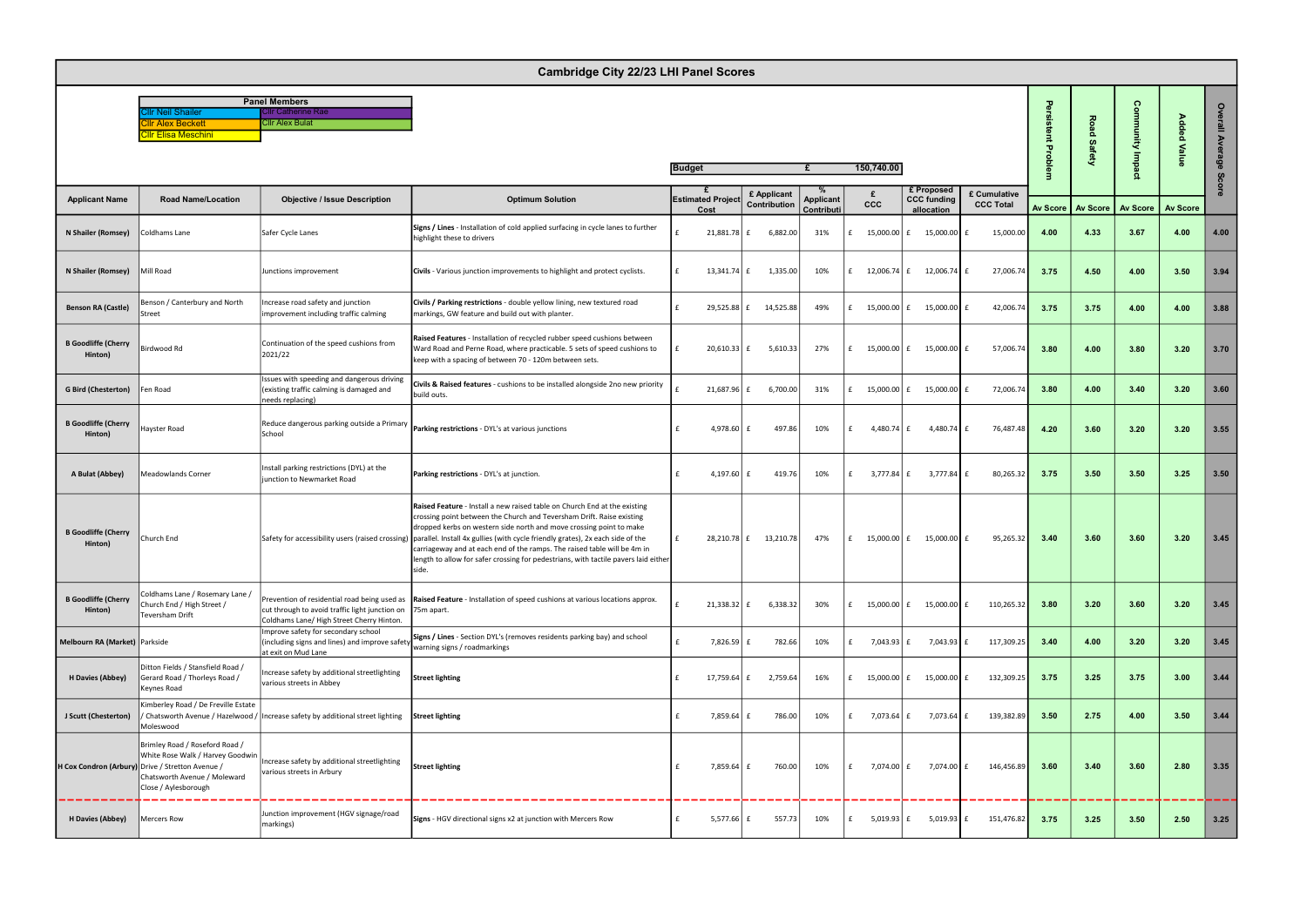| <b>B</b> Goodliffe (Cherry<br>Hinton)     | Forest Road / Friars Road                            | Reduce parking on or near the junction<br>(parking restrictions)                           | Parking restrictions - DYL's at junction.                                                                                                                                                                                                                                                                                                                                                                                                                                                                                                                                 | f | 4,459.93 $E$       | 445.99   | 10% | £ | 4,013.94 £            |   | 4,013.94 $\vert$ £ | 155,490.76       | 3.40 | 3.40 | 3.00 | 3.20 | 3.25 |
|-------------------------------------------|------------------------------------------------------|--------------------------------------------------------------------------------------------|---------------------------------------------------------------------------------------------------------------------------------------------------------------------------------------------------------------------------------------------------------------------------------------------------------------------------------------------------------------------------------------------------------------------------------------------------------------------------------------------------------------------------------------------------------------------------|---|--------------------|----------|-----|---|-----------------------|---|--------------------|------------------|------|------|------|------|------|
| J Scutt (Castle)                          | Magrath Avenue                                       | Cycle parking to encourage cycling                                                         | Civils - Installation of cycle racks                                                                                                                                                                                                                                                                                                                                                                                                                                                                                                                                      | £ | $8,162.62$ £       | 817.00   | 10% | £ | 7,345.62 E            |   | 7,345.62 f         | 162,836.38       | 3.25 | 2.50 | 3.50 | 3.50 | 3.19 |
| N Shailer (Romsey)                        | Hobart and Suez Road                                 | Increase safety for accessibility including<br>dropped kerbs at junctions                  | Civils - new dropped kerb crossings to aid accessibility                                                                                                                                                                                                                                                                                                                                                                                                                                                                                                                  | £ | $9,815.64$ £       | 982.00   | 10% | £ | 8,833.64 £            |   | $8,833.64$ £       | 171,670.02       | 3.25 | 3.50 | 3.00 | 3.00 | 3.19 |
| <b>Gwydir/Sturton RA</b><br>(Petersfield) | <b>Gwydir Street</b>                                 | Deter large commercial vehicles from using<br>both streets with signage                    | Signs / Lines - Unsuitable for HGV signs.                                                                                                                                                                                                                                                                                                                                                                                                                                                                                                                                 |   | 5,376.26 $\pm$     | 537.62   | 10% | £ | 4,838.61 $\vert$ £    |   | 4,838.61           | 176,508.63<br>Ι£ | 3.60 | 2.60 | 3.20 | 3.00 | 3.10 |
| P Slatter (Trumpington) Porson Road       |                                                      | Safer route for the school. Extension to<br>parking restrictions (DYL) on the intersection | <b>Parking restrictions - DYL's</b>                                                                                                                                                                                                                                                                                                                                                                                                                                                                                                                                       |   | 4,328.25 $\vert$ £ | 432.82   | 10% | f | 3,895.42 £            |   | $3,895.42 \mid f$  | 180,404.05       | 3.60 | 3.40 | 2.80 | 2.60 | 3.10 |
| A Bulat (Abbey)                           | <b>Stanley Road</b>                                  | Install parking restrictions (DYL) at the<br>junction to Oyster Row                        | Parking restrictions - DYL's to extend from existing at junction.                                                                                                                                                                                                                                                                                                                                                                                                                                                                                                         | £ | 4,327.40 $E$       | 432.74   | 10% | f | 3,894.66              | £ | 3,894.66           | 184,298.71       | 3.75 | 3.25 | 2.75 | 2.50 | 3.06 |
|                                           | Richmond RA (Castle) Richmond Road / Huntingdon Road | Increase safety by additional streetlighting                                               | <b>Street lighting</b>                                                                                                                                                                                                                                                                                                                                                                                                                                                                                                                                                    | £ | 4,559.64 $\vert$ £ | 460.00   | 10% | f | 4,099.64 $\vert$ £    |   | 4,099.64           | 188,398.35       | 3.00 | 3.00 | 3.25 | 3.00 | 3.06 |
| P Sheil (Arbury)                          | Perse Way                                            | (Traffic calming - speed cushions)                                                         | Raised features - Installation of recycled rubber speed cushions strategically<br>placed to ensure vehicle speeds are kept low. The distance of Perse Way is<br>Increase road safety as drivers exceed 20mph around 545m as such we would require 6x sets speed cushions to cover the<br>entirety of the route between Carlton Way and Roseford Road, with them<br>spaced at 95m intervals. Locations will be dictated by locations of<br>streetlighting columns. White box marking to be painted around each cushion.                                                    |   | 22,209.75 £        | 7,209.75 | 32% | f | 15,000.00 £           |   | 15,000.00 £        | 203,398.35       | 3.20 | 3.80 | 2.80 | 2.40 | 3.05 |
| P Sheil (Arbury)                          | Alexwood Road                                        | Increase safety by pedestrian crossing and<br>alert drivers to slow down                   | Signs / Lines - Install advanced warning sign on Alex Wood Road on approach<br>to mini roundabout (to Diagram 544) to warn drivers of the Zebra Crossing on<br>Mansel Way. A supplementary plate can be used stating distance to the<br>crossing for added benefit. Also, a sign to Diagram 547.8 with a left arrow is to<br>be installed on southern Alex Wood Road approach to the mini roundabout.<br>Again warning drivers of the Zebra Crossing on Mansel Way. "SLOW" marking<br>to be painted on carriageway next to Diagram 544 to further highlight the<br>issue. |   | $2,171.27$ £       | 217.13   | 10% | £ | $1,954.14 \mid f$     |   | $1,954.14$ f       | 205,352.49       | 3.00 | 3.20 | 3.20 | 2.80 | 3.05 |
| N Shailer (Romsey)                        | Lichfield Road                                       | Parking restrictions (DYL) from the junction<br>of Coleridge road for the first 600m       | Parking restrictions - DYL's at various locations along road on bends and<br>approaches to bends.                                                                                                                                                                                                                                                                                                                                                                                                                                                                         | £ | 5,574.71 $\vert$ £ | 557.47   | 10% |   | 5,017.24 $\vert$ £    |   | $5,017.24$ £       | 210,369.73       | 3.00 | 3.33 | 3.00 | 2.67 | 3.00 |
| A Bulat (Abbey)                           | Riverside                                            | Install parking restrictions (DYL) at the<br>entrance of Stourbridge Common                | <b>Parking restrictions</b> - DYL's at junction / along front of properties facing river.                                                                                                                                                                                                                                                                                                                                                                                                                                                                                 |   | 3,997.20 $\vert$ £ | 399.74   | 10% | £ | 3,597.66 £            |   | $3,597.66 \mid f$  | 213,967.39       | 3.50 | 2.00 | 3.25 | 3.00 | 2.94 |
| <b>B</b> Illingworth<br>(Chesterton)      | Elmfield Road / Eastfield                            | Increase safety by additional streetlighting                                               | <b>Street lighting</b>                                                                                                                                                                                                                                                                                                                                                                                                                                                                                                                                                    |   | 4,559.64 $\vert$ £ | 460.00   | 10% | £ | 4,099.64 £            |   | 4,099.64 $\vert$ £ | 218,067.03       | 3.20 | 2.60 | 3.20 | 2.60 | 2.90 |
| <b>Guest Road RA</b><br>(Petersfield)     | Guest Road                                           | Parking restrictions down street                                                           | Signs / Lines - Amendments to single yellow lining to include Sunday also, and<br>possibly some additional parking bays, visibility allowing.                                                                                                                                                                                                                                                                                                                                                                                                                             |   | 4,866.62 $\pm$     | 486.66   | 10% | £ | 4,379.96 £            |   | 4,379.96 £         | 222,446.99       | 3.60 | 1.80 | 3.60 | 2.60 | 2.90 |
| P Slatter (Trumpington) Grantchester Road |                                                      | Extend 20mph through out the road, possibly<br>including signs and lines                   | Signs / Lines - Extension to 20mph zone and investigate reducing current<br>40mph section to 30mph following speed surveys.                                                                                                                                                                                                                                                                                                                                                                                                                                               |   | 10,134.78 £        | 1,014.00 | 10% | £ | $9,120.78$ £          |   | $9,120.78$ £       | 231,567.77       | 3.00 | 3.40 | 2.80 | 2.40 | 2.90 |
| E Meschini (King<br>Hedges)               | Cam Causeway                                         | Increase safety by additional street lighting                                              | <b>Street lighting</b>                                                                                                                                                                                                                                                                                                                                                                                                                                                                                                                                                    | £ | 4,559.64 $\vert$ £ | 460.00   | 10% | £ | 4,099.64 £            |   | 4,099.64 $\vert$ £ | 235,667.41       | 3.25 | 2.50 | 3.25 | 2.50 | 2.88 |
| E Meschini (King<br>Hedges)               | King Hedges Road                                     | Verge parking - introduce parking restriction:<br>on the entire road                       | Signs / Lines - Verge parking restriction                                                                                                                                                                                                                                                                                                                                                                                                                                                                                                                                 | £ | 17,779.64 £        | 2,780.00 | 16% | £ | 15,000.00 £ 15,000.00 |   |                    | 250,667.41       | 3.75 | 2.00 | 3.50 | 2.25 | 2.88 |
| R Howitt (Petersfield) York Street        |                                                      | Install two bollard on either end of York<br><b>Street</b>                                 | Civils - Bollards                                                                                                                                                                                                                                                                                                                                                                                                                                                                                                                                                         | £ | $3,934.13 \mid f$  | 393.41   | 10% | £ | 3,540.72 £            |   | $3,540.72$ £       | 254,208.13       | 3.20 | 3.00 | 2.80 | 2.40 | 2.85 |